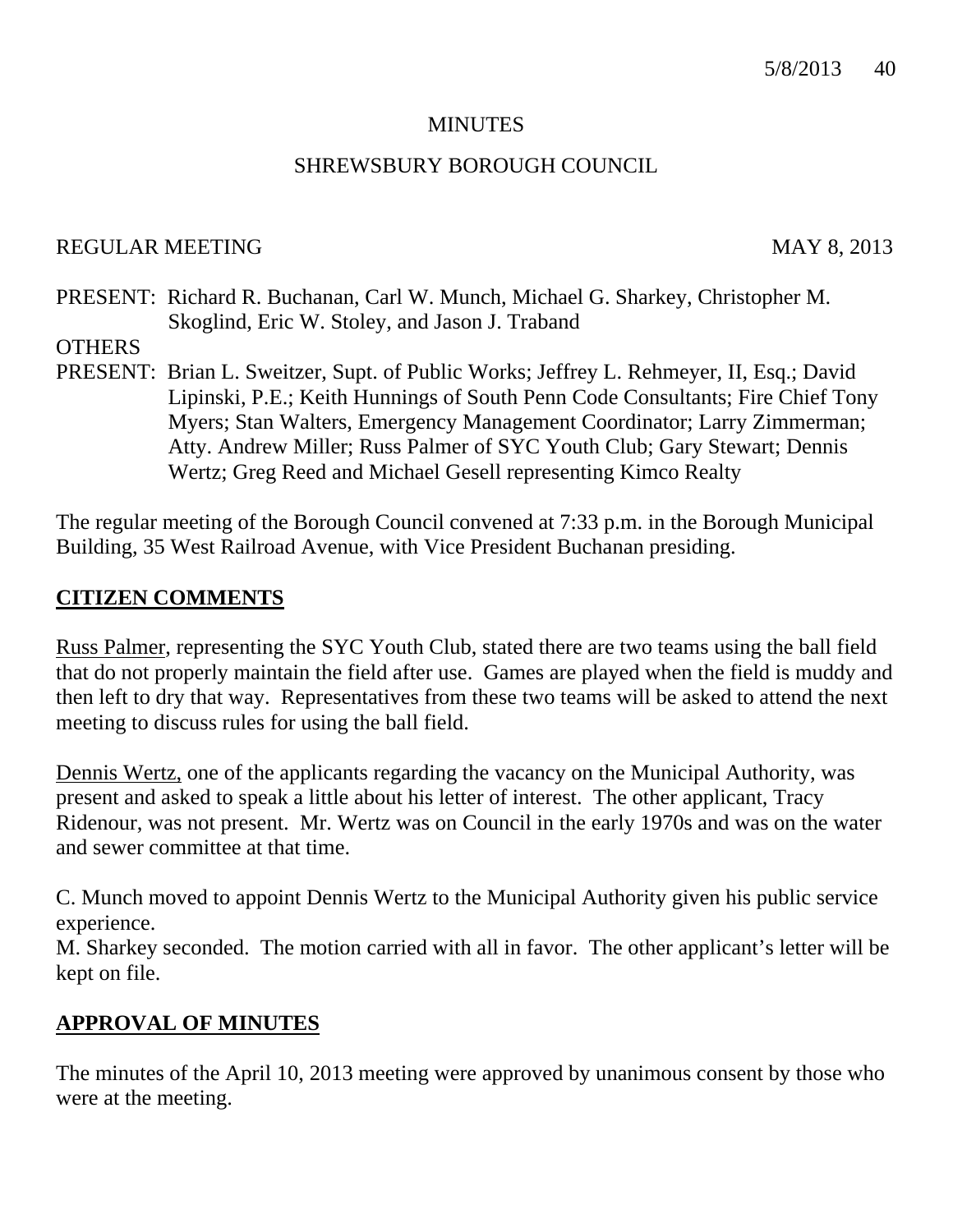### 5/8/2013 41

### **APPROVAL OF EXPENDITURES AND REPORT OF ACCOUNTS**

- C. Skoglind moved to approve the April expenditures and report of accounts.
- E. Stoley seconded. The motion carried with all in favor.

# **BILL LIST**

The bill list for April was presented: General account: check numbers 11619 thru 11669; Water account: check numbers 4946 thru 4969; Sewer account: check numbers 4627 thru 4642; Highway Aid: check numbers 868 thru 870.

- C. Skoglind moved to approve the April bill list.
- E. Stoley seconded. The motion carried with all in favor.

## **PAYROLL REGISTER**

C. Skoglind moved to approve the April 1, 15, and 29 payroll registers. M. Sharkey seconded. The motion carried with all in favor.

## **SUBDIVISION AND LAND DEVELOPMENT BUSINESS**

### Shrewsbury Square Shopping Center

Atty. Andrew Miller spoke on behalf of Kimco Realty and the three variance requests that were heard by the Zoning Hearing Board in April. A front corner parcel is proposed to be subdivided for a Members 1<sup>st</sup> Credit Union. The variance requests were for impervious surface coverage, landscape buffer, and access. Atty. Miller wanted to show Council the proposed plan and explain the need for the variances. He said the variance request for the impervious surface is being withdrawn as the area was recalculated and does meet the ordinance. The variance from a buffer requirement on the south side is requested as the parking for the credit union would be contiguous with the parking for the shopping center. The variance from the driveway requirement is requested as a permanent, recorded easement would be recorded on the subdivision plat and, if Council desired, a separate easement agreement could be recorded with the subdivision plat as an attachment. PennDOT would not grant a highway occupancy permit for a separate driveway that close to the signaled intersection.

Council is concerned with future ownership of a subdivided lot and the precedent set by not requiring a separate driveway if disputes arise out of maintenance of the shared driveway, etc.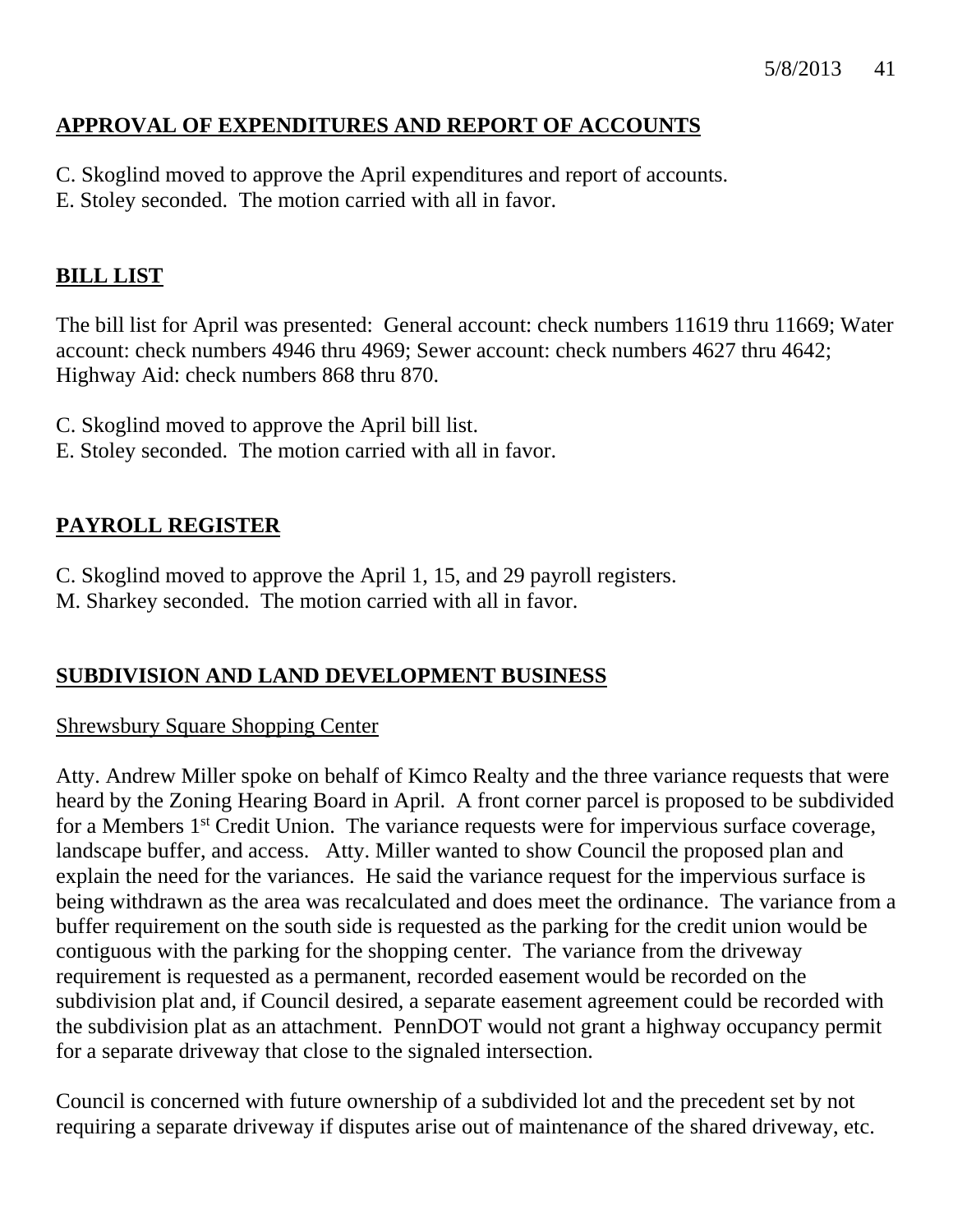and creating a land-locked lot. There was also discussion that Kimco should have presented a subdivision and land development plan prior to going to the Zoning Hearing Board.

There was also discussion about the south entrance and the traffic violations that occur with motorists making a U-turn or left turn when exiting. Council asked Mr. Reed if the exit only (not entrance) could be closed off to which he stated it's a requirement of the lease with Giant and Chick-fil-A and he would need to check with them for permission to give the Borough a copy of those leases.

The main concern of Council with the requests is the driveway. It was the consensus of Council to see what the Zoning Hearing Board decides.

### **Southern Regional Police Department** – Richard R. Buchanan

Buck highlighted the report for March. He stated Chief Boddington and the senior officer from Stewartstown Police Department met and have come up with an equipment value. Stewartstown Borough will be holding a public meeting and three representatives from the Police Commission will make a presentation.

## **Codes Enforcement** – Keith Hunnings

Three permits were issued in April and six complaints were handled.

### YMCA Pavilion

A few years ago, the YMCA requested a waiver from having to do a land development plan for a pavilion. They are ready to proceed and plan to handle storm water with seepage pits. However, since one end will be enclosed and will have water and sewer connections, a land development will be required.

#### Chessie's Crabs

A new owner would like to park a temporary trailer on wheels behind the current business for more room to steam crabs. There was discussion whether this would be an accessory use and if the trailer would be a structure and would need a land development plan. There would not be sanitation for this trailer. Council was concerned with steam drain off and odor. Keith was asked to tell the new owner that Council is not comfortable with the proposal in that it could become a nuisance and he could come and speak at the next meeting.

### PenMar Recycling, Onion Boulevard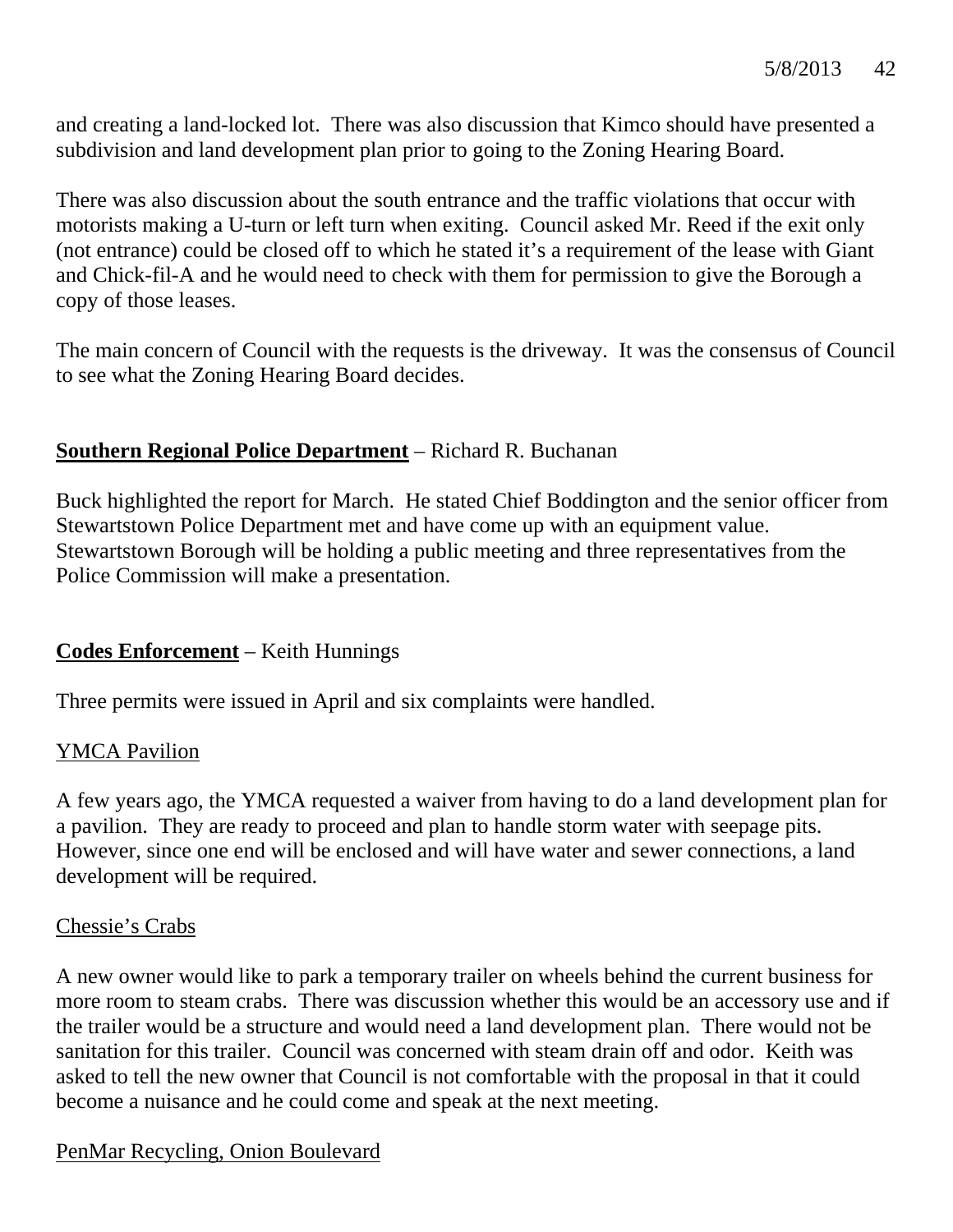Eng. Lipinski has concerns with the underground storm water and would like the inlets televised to make sure they are open and working. Keith said he can issue a building permit with conditions or hold off issuing a permit until Eng. Lipinski is satisfied.

### **Water & Sewer** – Richard R. Buchanan

### Brookview Meadows Sewer Replacement

Kinsley Construction replaced 385 feet of sewer line that had sags and dips that caused a sewer clog. The pipe work cost was \$61,463.00 with an additional \$9,800.00 to restore the area.

### Woodland Tank Exterior Repairs

Holley & Associates will prepare a bid specification for the exterior water tank repairs at a cost of approximately \$21,692.00.

### Brookview Meadows Sewer Line Replacement

Holley & Associates will prepare a bid specification for the replacement of a failed sewer line in the Brookview Meadows development. This sewer line is next to the previously repaired line.

### Blouse Well Testing

The 72 hour pump test will be done in May or June. Monitoring transducers were installed in several monitoring wells that will be evaluated during the testing.

### Stonebridge EDUs

The Secretary updated the EDU usage last month for the Stonebridge Business park at the request of Gary Stewart of Stewart Properties. The businesses are using 109 of the 171 EDUs purchased for this area. The remaining 62 EDUs are being requested by the proposed Johnson Controls. Home Depot was given permission by the Municipal Authority to install a deduct meter in the garden department to cut down on their sewer bill but it will not lower the EDUs. Currently, eight are assigned and it is using 17. Mr. Stewart is willing to promise the 62 remaining EDUs to Johnson Controls and will get additional capacity to develop the remaining tracts using new sewer treatment technology. Mr. Stewart was told not to expect an expansion of EDUs through Shrewsbury Borough or the Authority. Mr. Stewart was asked to seek the help of the Municipal Authority for enforcement issues for other lot owners who are exceeding their EDU allocation.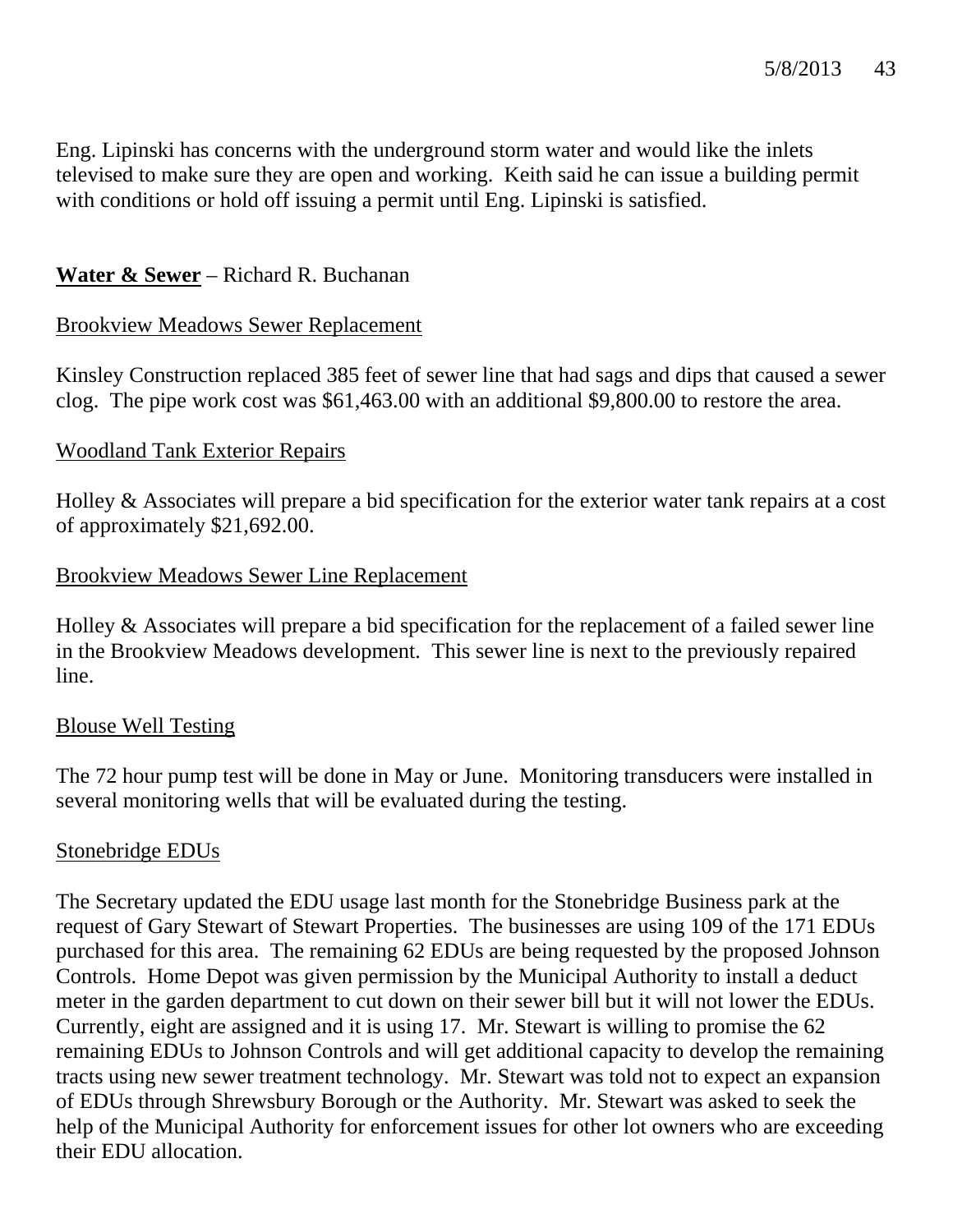# **Public Roads & Lighting** – Eric W. Stoley

### Pavement Markings

PennDOT notified Shrewsbury Township that the traffic markings at the intersection of East Forrest Avenue and the Shrewsbury Professional Center need to be refreshed. The stop bars, turn arrows, and pedestrian crossings are faded and are no longer visible. PennDOT will not release the grant money for the LED signal lights until the markings are redone. The Township requested the Borough's assistance to perform the work since we have the equipment to install the markings. The Township and the Borough share responsibility of the PennDOT permit for the signalization with the Township holding the permit. We would bill the Township for 50% of the labor and supplies. Materials would cost around \$2,500.00 with labor being around \$1,080.00 for a total of \$3,580.00.

E. Stoley moved to authorize the spending of \$1,250.00 for our share of the materials and half of the labor to mark this intersection.

M. Sharkey and J. Traband seconded. The motion carried with all in favor. This expense should be paid from the General fund.

### Street Paving Bids

The bid is for Bridle Road only as next year Columbia Gas Company plans to replace three services on West Linden Avenue and has agreed to repave the street at their cost with the exception of the intersection with North Main Street. The bids are as follows:

| <b>Kinsley Construction</b> | \$83,478.00  |
|-----------------------------|--------------|
| Fitz & Smith                | \$94,384.60  |
| H & H General Excavating    | \$100,830.00 |
| Shiloh Paving & Excavating  | \$115,655.00 |

E. Stoley moved to accept all of the bids but to award the contract to Kinsley Construction in the amount of \$83,478.00.

C. Skoglind seconded. The motion carried with all in favor.

#### Street Sweeper

Ross Industries finished sweeping on April 15 with 72.75 hours at \$90.00 per hour for a total of \$6,547.50. Last year, the bill was for 84.25 hours at \$90.00 per hour for a total of \$7,582.50.

### Roads Inspection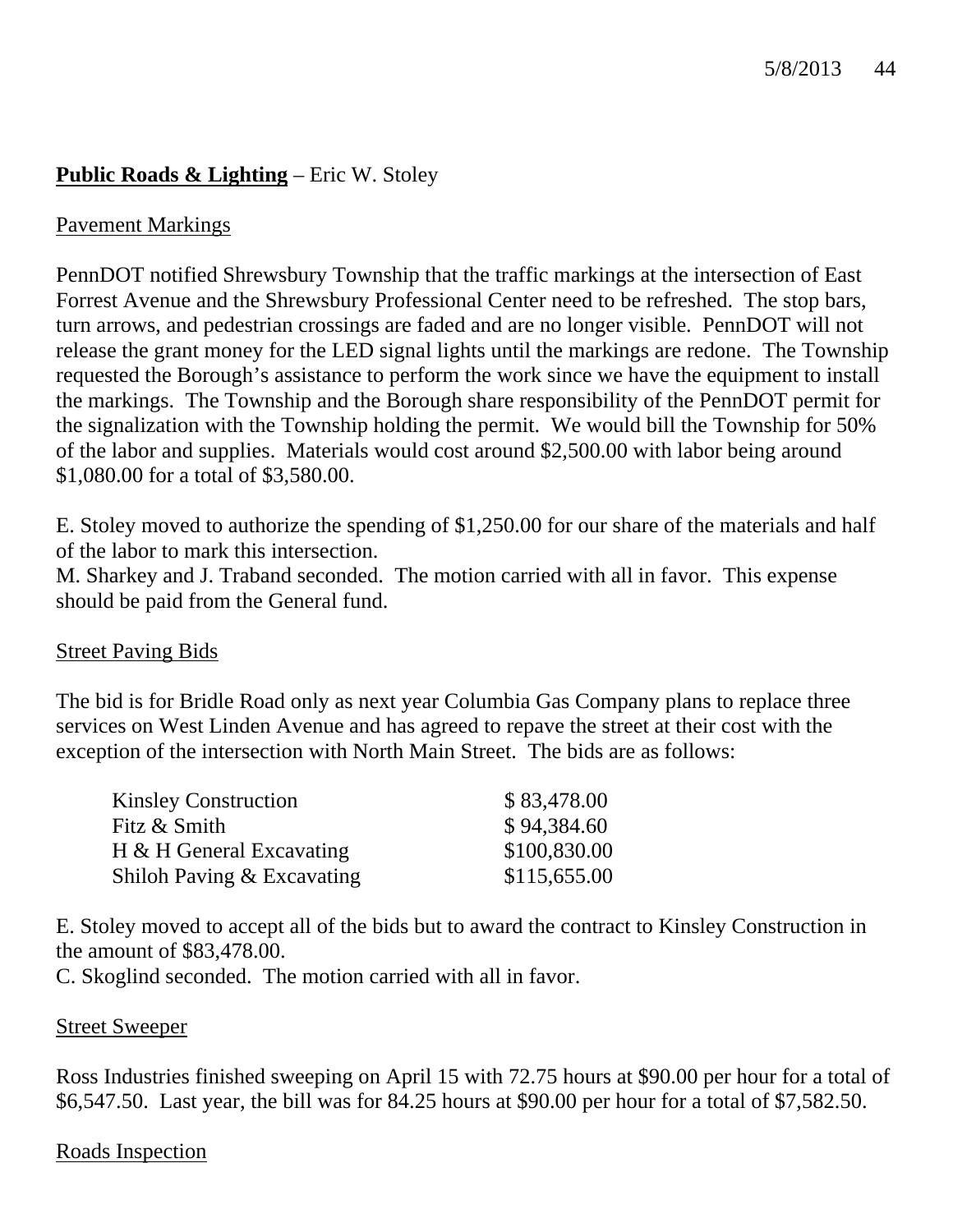E. Stoley stated that B. Sweitzer did a fine job of inspecting and inventorying all of the Borough streets according to need for attention.

### 50 West Clearview Drive Drainage

Glenn Eyster signed the right-of-way agreement for drainage grading on the Eyster property. The next step is the highway occupancy permit.

## **Public Lands, Buildings, and Finance** – Christopher M. Skoglind

### Fire Notification System

R. Buchanan reported that out of the three quotes, Select Security was the best option at a cost of \$7,953.00 for the system with the option for the Public Works garage system being included with Centras Fire Radio Kit (wire mesh system). The system will have four strobe/sounds lights for the municipal building and has a one year warranty. Buck would like to include panic buttons for the office staff.

M. Sharkey moved to approve the quote from Select Security and to include panic buttons. J. Traband seconded. The motion carried with all in favor.

## **ENGINEER'S REPORT**

### Storm Water Workshop

Eng. Lipinski would like to go over the proposed storm water ordinance in order for Council to make decisions. He recommends it be done at a work session since it could take a few hours. Council set Thursday, June 13 at 7:00 p.m. for the work session.

### Heathcote Glen II

Since the final plan was rescinded, Phil Robinson is proceeding with installing and bonding improvements based on the preliminary plan. Eng. Lipinski provided figures to Shrewsbury Township for installation of the water and sewer and miscellaneous items for the portion of the development that's in the Borough to be part of one bond. Sol. Rehmeyer was asked to look at the language to make sure the portion of the bond for work in the Borough is specific for the money allocated to the Borough.

### Southern Farms Sewer Block Grant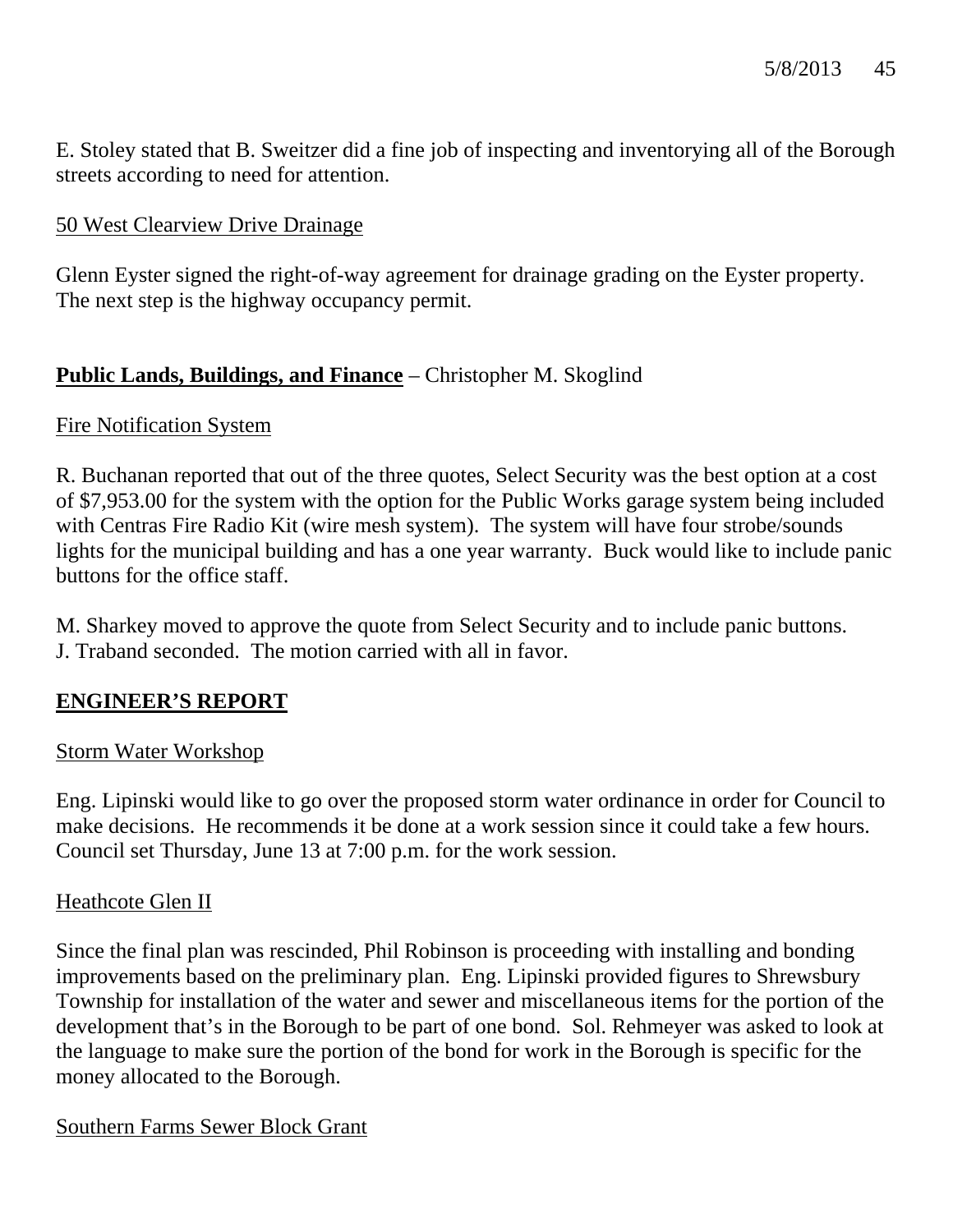The amount of \$47,194.45 is still being withheld pending the completion of one lateral, sealing of the other laterals, and completion of the ten additional laterals.

### Windy Hill Road Reimbursement

The Borough has not been reimbursed as yet and several attempts to contact Carl Wink of PennDOT have been unsuccessful. Sol. Rehmeyer was asked to send a letter to PennDOT.

#### Eitzert Development Surety

Eng. Lipinski completed the surety adjustments as part of the bonding renewals.

Manhole Identification Work

The field work has been completed.

2012 Proportionate Sharing Report

Eng. Lipinski stated Eng. Holley is still working with New Freedom Borough on this.

Sanitary Sewer Replacement Brookview Meadows

It is believed the work will be less than \$18,900.00 and three quotes may be sufficient.

Monitoring Waivers

The applications for waivers have all been submitted to DEP.

### 95 East Forrest Avenue Clean Fill

Eng. Lipinski met with the engineer at the site of the proposed fill from the median strip of I-83 in Maryland. They were told where to sample and to follow the chain of custody. There are multiple trenches measuring from 200 feet to 900 feet and over three miles of roadway. Digging is only three feet deep. Eng. Lipinski did not see any plant stress or dirt that looked out of the ordinary. Test results so far showed no contamination or spills and this fill may be coming to the site soon.

## **SOLICITOR'S REPORT**

### Eitzert Farms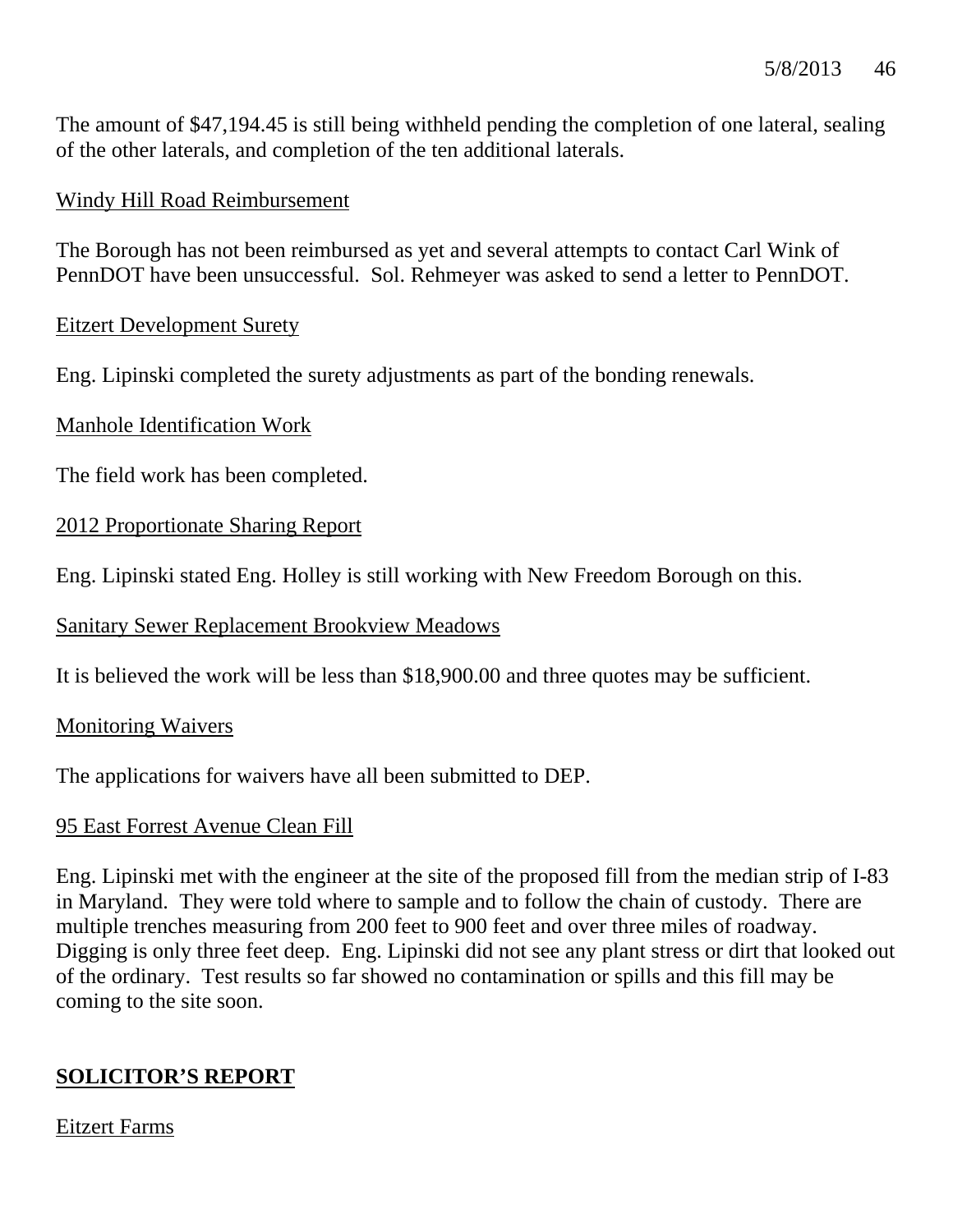An updated construction schedule was provided and the amended and restated mortgage will be filed before July 2. This will extend the deadline back to 2016.

E. Stoley moved to authorize Sol. Rehmeyer to work with the developer's attorney on the documents to extend.

C. Munch seconded. The motion carried with all in favor.

## S & A Homes Covington Ridge III

A second letter was sent to the developer with no response.

PennDOT EDU Agreement

PennDOT is processing the signed Agreement.

### County Mitigation Plan

Sol. Rehmeyer prepared a resolution to adopt the County's plan. M. Sharkey asked for more time to review the plan. Stan Walters stated he attended the May 2 meeting and recommends the Borough adopt the plan or we will have to write our own plan. This will be discussed next month.

### Firearms Regulation and Meetings

Research has shown that unless the meeting takes place in a court facility which includes offices of magisterial judges, prisoner holding cells, offices of the sheriff, etc. and adjoining corridors, the resident could bring a gun to a meeting. Municipal ordinances that regulate the acquisition, transfer and carrying of firearms are invalid.

### Use of Radar

A House Bill was introduced that if passed would allow local police officers to use Radar.

## **Public Safety, Welfare, and Personnel** – Michael G. Sharkey

**Secretary's Report** – Cindy L. Bosley

## **York Adams Tax Bureau** – Michael G. Sharkey

M. Sharkey attended the April 29 meeting. One item of discussion was the amendment to the by-laws that would allow employees of the Tax Bureau to serve on the Board if appointed by